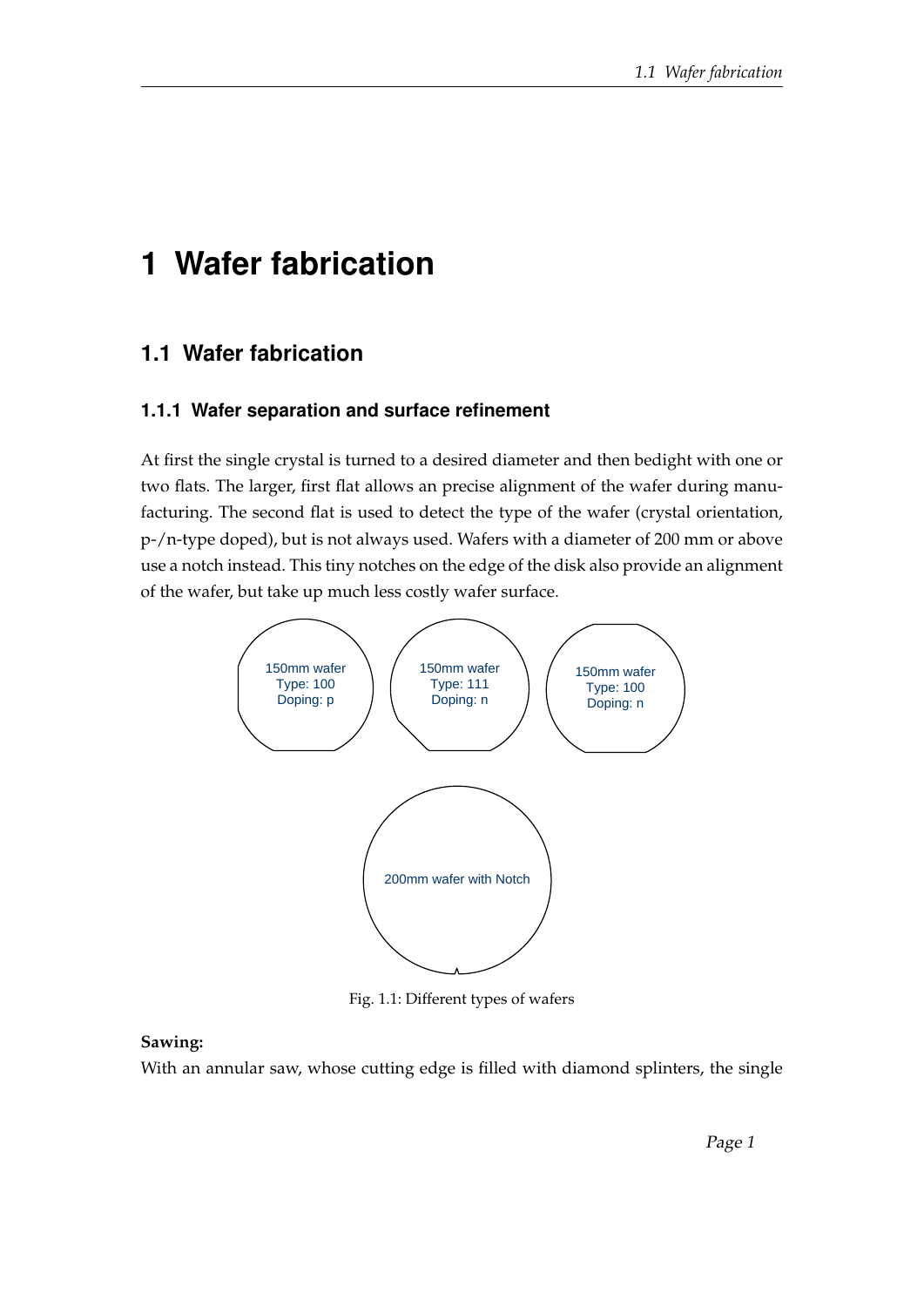crystal is sawn into thin discs = wafer. The saw provides a high accuracy during sawing without bumps. Up to 20 % of the crystal rod is lost due to the width of the saw blade. However, nowadays more often wire saws are used, in which multiple wafers can be cut at once from the staff. Therefore a long wire, which is wetted with a suspension of silicon carbide grains and a carrier (glycol or oil), is lead through rotating rollers. The silicon crystal is drained into the wire grid and thus cut into single wafers. The wire moves in counterstep with about 10 m/s and has a typically thickness of 0.1-0.2 mm.



Fig. 1.2: Annular and wire saw

After sawing, the slices have a rough surface, and due to mechanical stress damages in the crystal lattice. For finishing the surface, the wafers pass several process steps.

#### **Lapping:**

Using granular abrasives (e.g. aluminum) 50 microns (0.05 mm) of the wafer surface are removed on a rotating steel disc. The grain size is reduced in stages, but the surface is re-injured due to the mechanical treatment. The flatness after lapping is about 2 microns.

#### **Beveling of the edge:**

In subsequent processes, the discs must have no sharp edges, as deposited layers may flake off otherwise. Therfore the bevel of the wafers are rounded with a diamond cutter.



Fig. 1.3: Beveling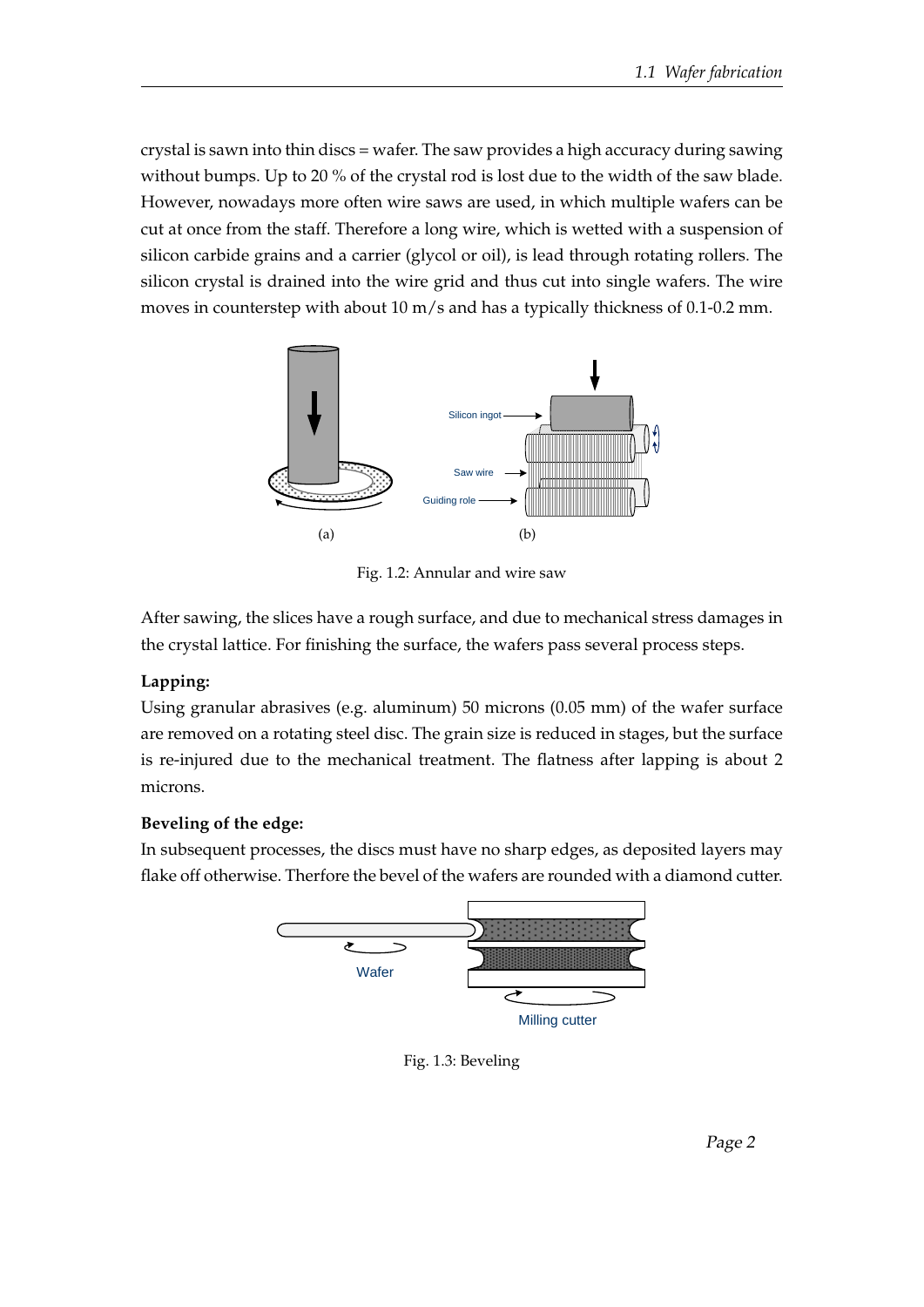#### **Etching:**

In an additional wet etch process, with a mixture of hydrofluoric, acetic, and nitric acid, 50 microns are removed. Because this is a chemical process, the surface is not damaged. Crystal defects are permanently resolved.

#### **Polishing:**

This is the final step of surface refinement. At the end of the polishing step, the wafers do not have a bump of more than 3 nm (0.000003 mm). The wafers are treated with a mixture of sodium hydroxide NaOH, water, and silicon oxide grains. The oxide removes additional 5 microns from the surface, the hydroxide removes machining marks caused by the oxide grain.

### **1.1.2 Historical development of the wafer size**

The manufacture of integrated circuits on silicon wafers started in the mid 1960s on wafers with a diameter of 25 mm. Nowadays, in modern semiconductor manufacturing wafers with a diameter of 150-300 mm are used. By 2012 the mass production of microchips on wafers with a diameter of 450 mm is expected; prototypes have already been produced for research purposes. The wafer surface is then increased by more than 300-fold of the tiny 1-inch wafer 50 years ago.

| 'Ivpe   |               | Diameter [mm] Thickness $[\mu m]$ 1st flat [mm] |       | Bowing $[\mu m]$ |
|---------|---------------|-------------------------------------------------|-------|------------------|
| 6 inch  | $150 \pm 0.5$ | $\approx$ 700                                   | 55-60 | 25               |
| 8 inch  | $200 \pm 0.5$ | $\approx$ 700                                   | 55-60 | 25               |
| 12 inch | $300 \pm 0.5$ | $\approx$ 700                                   | 55-60 | 25               |

Tab. 1.1: Typical data of wafers

With larger wafers, the throughput rate increases significantly in the manufacture of microchips, whereby the cost is reduced accordingly in the production. Thus, with identical structure sizese more than twice as many chips can be produced on a 300 mm wafer as on a 200 mm wafer. In addition, with increasing diameter the wafer's edge is less curved and thus the cut-off minimized (since chips are off rectangular shape).